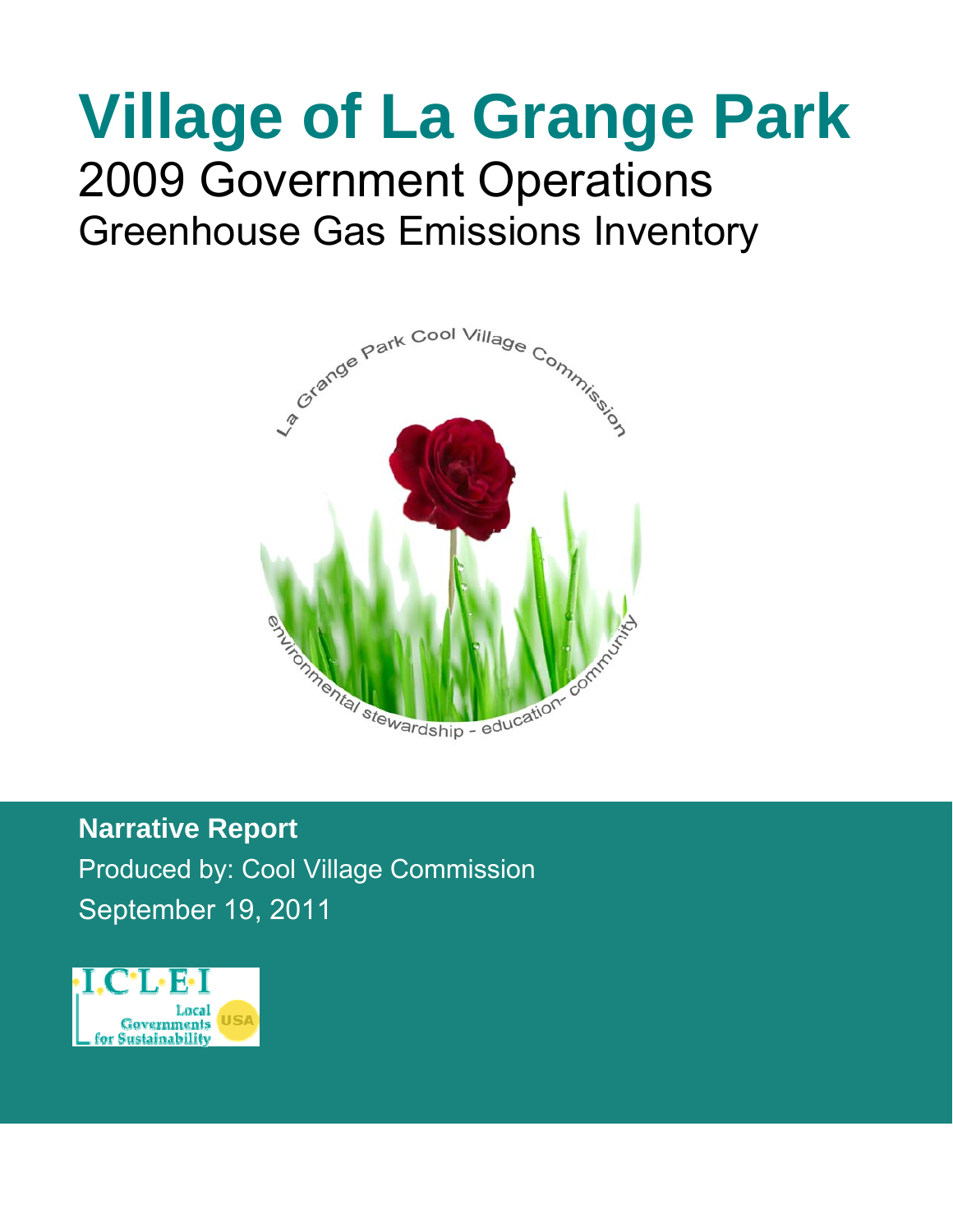## **Executive Summary**

### **The Purpose of Conducting an Inventory**

Each day, local governments operate buildings, vehicle fleets, street lights, traffic signals, water systems, and wastewater plants; local government employees consume resources commuting to work and generate solid waste which is sent for disposal. All of these activities directly or indirectly cause the release of carbon dioxide and other greenhouse gases into the atmosphere. This report presents the findings and methodology of a local government operations (LGO) greenhouse gas emissions inventory for the Village of La Grange Park (VLP). The inventory measures the greenhouse gas emissions resulting specifically from VLP's government operations, arranged by sector to facilitate detailed analysis of emissions sources. The inventory addresses where and what quantity of emissions are generated through various local government activities. Through analysis of a local government's emissions profile, the Village of La Grange Park can tailor strategies to achieve the most effective greenhouse gas emission reductions.

Strategies that can significantly reduce emissions include increasing energy efficiency in facilities and vehicle fleets, utilizing renewable energy sources, reducing waste, and supporting alternative modes of transportation for employees. The benefits of these actions include lower energy bills, improved air quality, and more efficient government operations, in addition to the mitigation of local and global climate change impacts. By striving to save taxpayer money through efficient government operations, VLP is working to improve government services in a smart and targeted way that will benefit all of the Village's residents.

Regardless of one's views on climate change, VLP recognizes that communities like ours produce vast amounts of pollution, and it makes sense to produce less. Reduction of greenhouse gas emissions translates into a healthier environment, and in many cases, cost savings.

By conducting this inventory and joining ICLEI-Local Governments for Sustainability USA, a membership association of more than 600 U.S. local governments, VLP is acting now to limit future impacts that threaten the lives and property of VLP's residents and businesses, make government operations more efficient, and improve the level of service it offers to the residents of La Grange Park.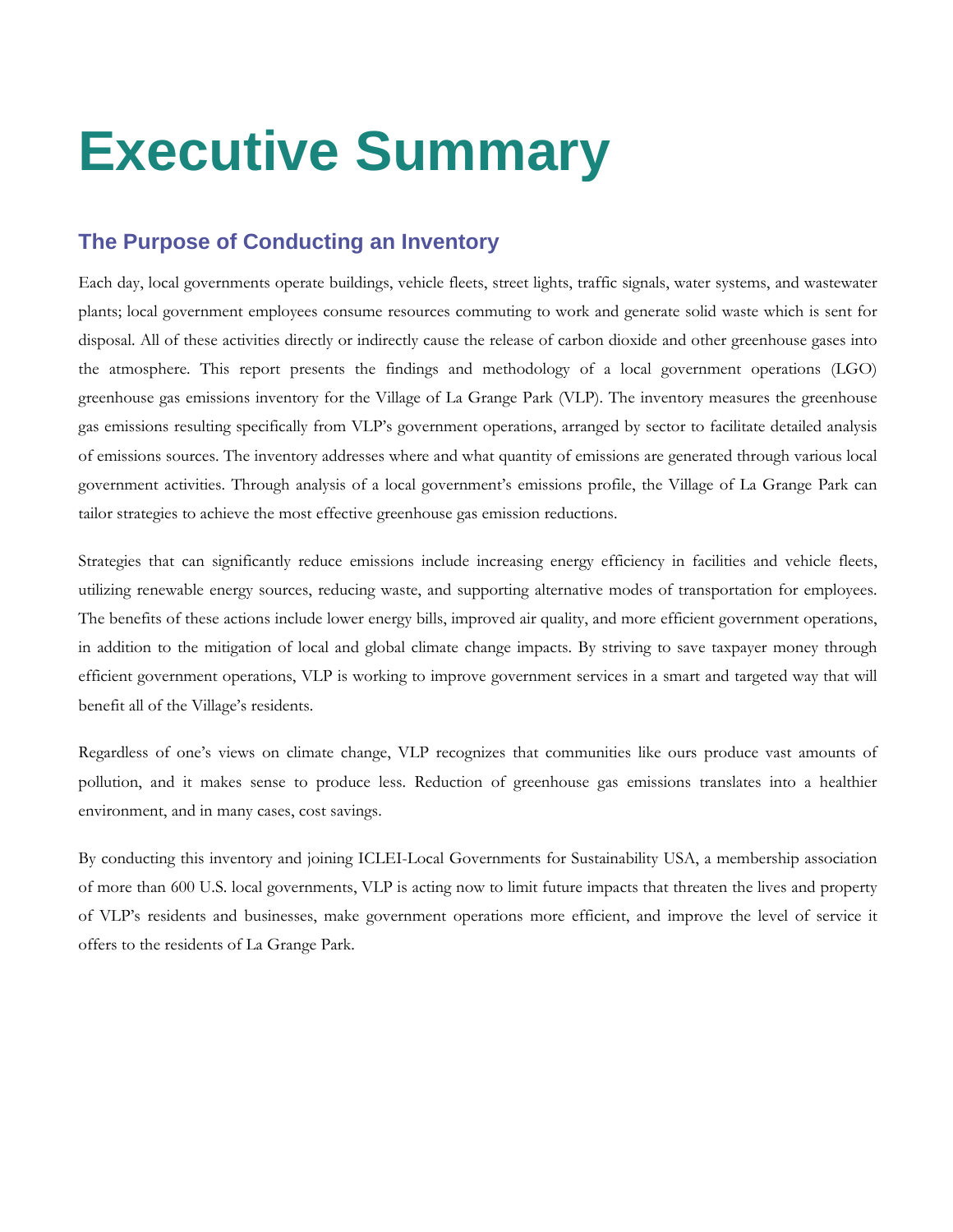## **Inventory Results**

The following figures summarize the results of the LGO greenhouse gas emissions inventory for VLP, by sector and source. VLP Government GHG emissions account for 1.7%1 of community-wide GHG emissions.

#### 2009 Government Operations CO<sub>2</sub>e Emissions by Sector

#### **TABLE 1**

| Sector                           | metric tons CO2e |
|----------------------------------|------------------|
| <b>Buildings and Facilities</b>  | 1,567            |
| <b>Vehicle Fleet</b>             | 330              |
| <b>Street Lighting</b>           | 284              |
| <b>Water Delivery Facilities</b> | 280              |
| <b>Totals</b>                    | 2,461            |

#### **2009 Government Operations CO<sub>2</sub>e Emissions by Source**

#### **TABLE 2**

| <b>Source</b>                 | metric tons CO2e |
|-------------------------------|------------------|
| Electricity                   | 857              |
| <b>Natural Gas</b>            | 1,273            |
| Diesel - Off Road - Generator | 4                |
| Diesel - DPW & Fire           | 140              |
| Biodiesel $(5\%)^2$           |                  |
| Gasoline                      | 186              |
| <b>Totals</b>                 | 2,461            |

 1 This is 0.1% less than the Community Wide Report.

 $2^2$  The Village of La Grange Park utilizes a biodiesel blend less than 5% for large vehicles.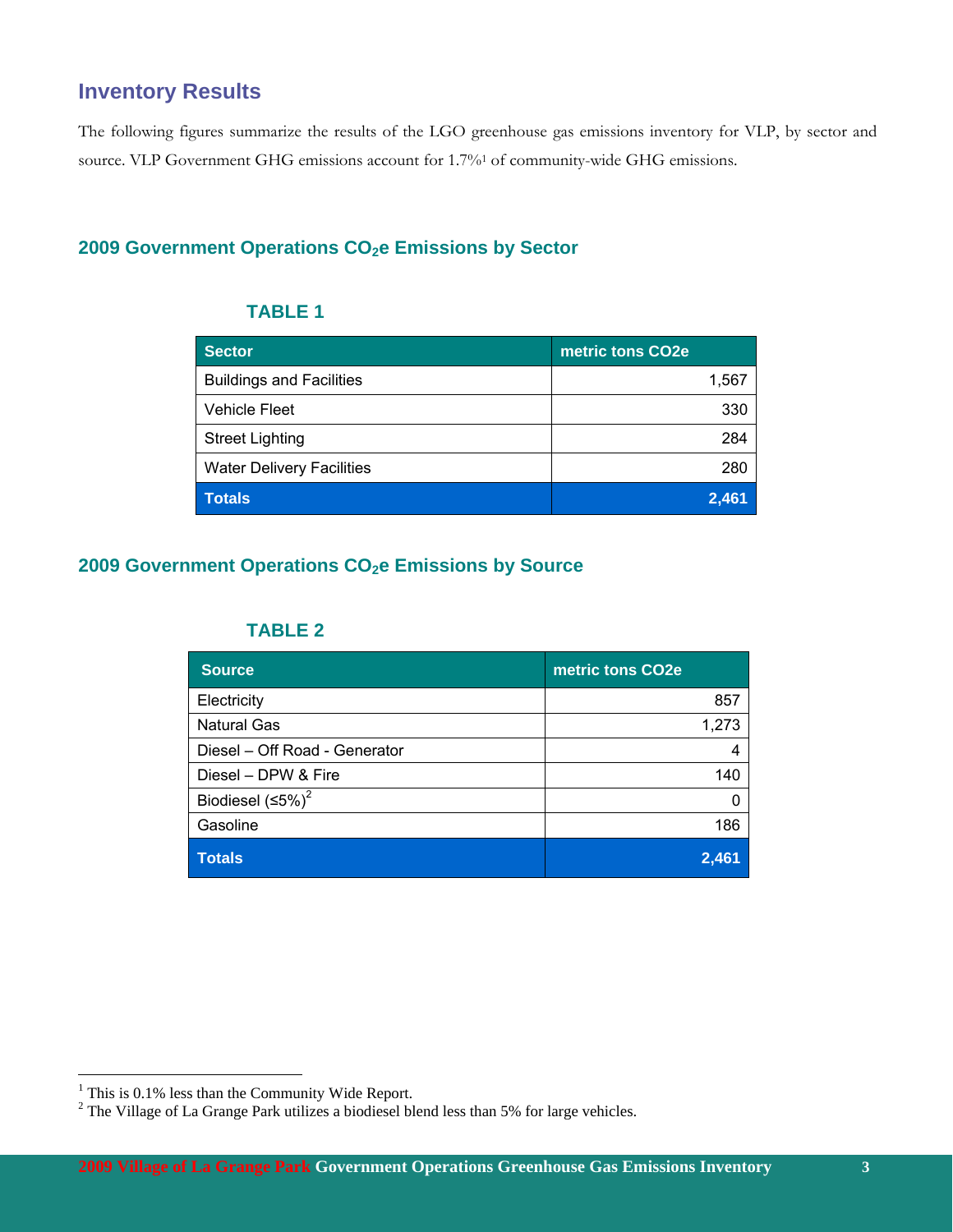#### **Climate Change Mitigation Activities in VLP**

In 2009, the VLP has responded to growing concerns over the effects of climate change by adopting a comprehensive approach to addressing emissions in the public and private sectors. This approach was officially initiated with adoption of the Charter to establish a Cool Village Commission to construct a sustainability plan for the VLP. The Sustainability Plan was developed to outline the VLP's commitment to sustainability and to identify strategies for the VLP's to reduce emissions in its VLP.

One of the tasks of the CVC was to evaluate whether the VLP should sign onto the U.S. Mayor's Climate Protection Agreement. By signing onto to the Climate Protection Agreement, the VLP would be committing itself to reduce carbon emissions that meet or exceed Kyoto Protocol targets, 7% reduction by 2012. The CVC was assigned with the task of taking an inventory of the GHG emissions for the VLP and evaluating whether the VLP could meet the 7% reduction target. The CVC is responsible for setting forth strategies to reduce carbon emissions by predetermined target. More discussion on establishing a GHG emissions reduction target is addressed later in this report. Below list strategies that could reduce GHG emissions for the VLP:

- Expand energy efficiency programs
- Seek to achieve reduction targets for transportation-related GHG emissions
- Expand the use of green building practices
- Increase waste diversion, composting, and commercial recycling
- Promote water efficiency programs
- Preserve forests that sequester carbon dioxide

The Sustainability Plan adopted by the Village of La Grange Park outlines the VLP's achievements in addressing climate change.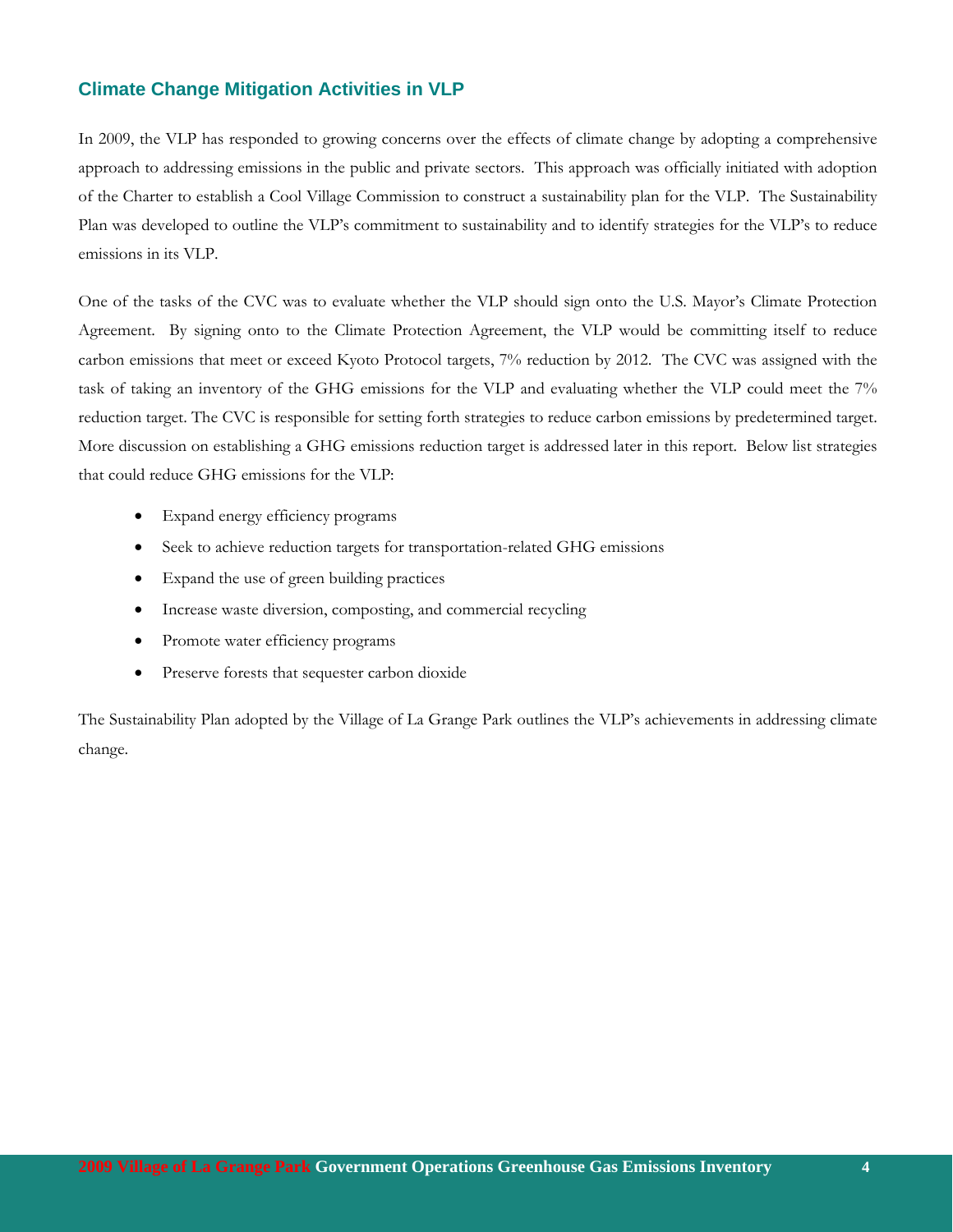# **Introduction**

## **General Methodology**

#### **Local Government Operations Protocol**

A national standard called the Local Government Operations Protocol (LGO Protocol) has been developed and adopted by the California Air Resources Board (ARB) in conjunction with ICLEI. This standard provides quantification methods and procedures for reporting greenhouse gas emissions from local government operations. The LGO Protocol forms the basis of ICLEI's Clean Air & Climate Protection Software (CACP), which allows local governments to perform the emissions calculations using standardized methods. The CVC used the LGO Protocol to conduct the local government emissions inventory specifically. The State of Illinois does not currently offer tools nor require local governments to inventory and report their emissions, an emissions inventory is a critical first step for the Village to develop internal emissions reduction strategies and track future progress.

#### **Greenhouse Gases and Carbon Dioxide Equivalent**

Emissions summaries found throughout this report also use CACP's ability to combine emissions from the various greenhouse gases into carbon dioxide equivalent, CO2e. Since equal quantities of each greenhouse gas have more or less influence on the greenhouse effect, converting all emissions to a standard metric,  $CO<sub>2</sub>e$ , allows apples to apples comparisons amongst quantities of all six emissions types. Greenhouse gas emissions are reported in this inventory as metric tons of  $CO<sub>2</sub>e$  (MTCO<sub>2</sub>e).

Table 3 exhibits the greenhouse gases and their global warming potential (GWP), a measure of the amount of warming a greenhouse gas may cause compared to the amount of warming caused by carbon dioxide.

| Gas                        | Chemical<br>Formula | <b>Activity</b>                                                                                          | <b>Global Warming</b><br>Potential (CO <sub>2</sub> e) |
|----------------------------|---------------------|----------------------------------------------------------------------------------------------------------|--------------------------------------------------------|
| <b>Carbon Dioxide</b>      | CO <sub>2</sub>     | Combustion                                                                                               |                                                        |
| Methane                    | CH <sub>4</sub>     | Combustion, Anaerobic Decomposition of<br>Organic Waste (Landfills, Wastewater), Fuel<br><b>Handling</b> | 21                                                     |
|                            |                     |                                                                                                          |                                                        |
| <b>Nitrous Oxide</b>       | $N_2O$              | Combustion, Wastewater Treatment                                                                         | 310                                                    |
| Hydrofluorocarbons         | Various             | Leaked Refrigerants, Fire Suppressants                                                                   | $12 - 11,700$                                          |
| Perfluorocarbons           | Various             | Aluminum Production, Semiconductor<br>Manufacturing, HVAC Equipment<br>Manufacturing                     | $6,500 - 9,200$                                        |
|                            |                     |                                                                                                          |                                                        |
| <b>Sulfur Hexafluoride</b> | SF <sub>6</sub>     | Transmission and Distribution of Power                                                                   | 23,900                                                 |

#### **TABLE 3: GREENHOUSE GASES**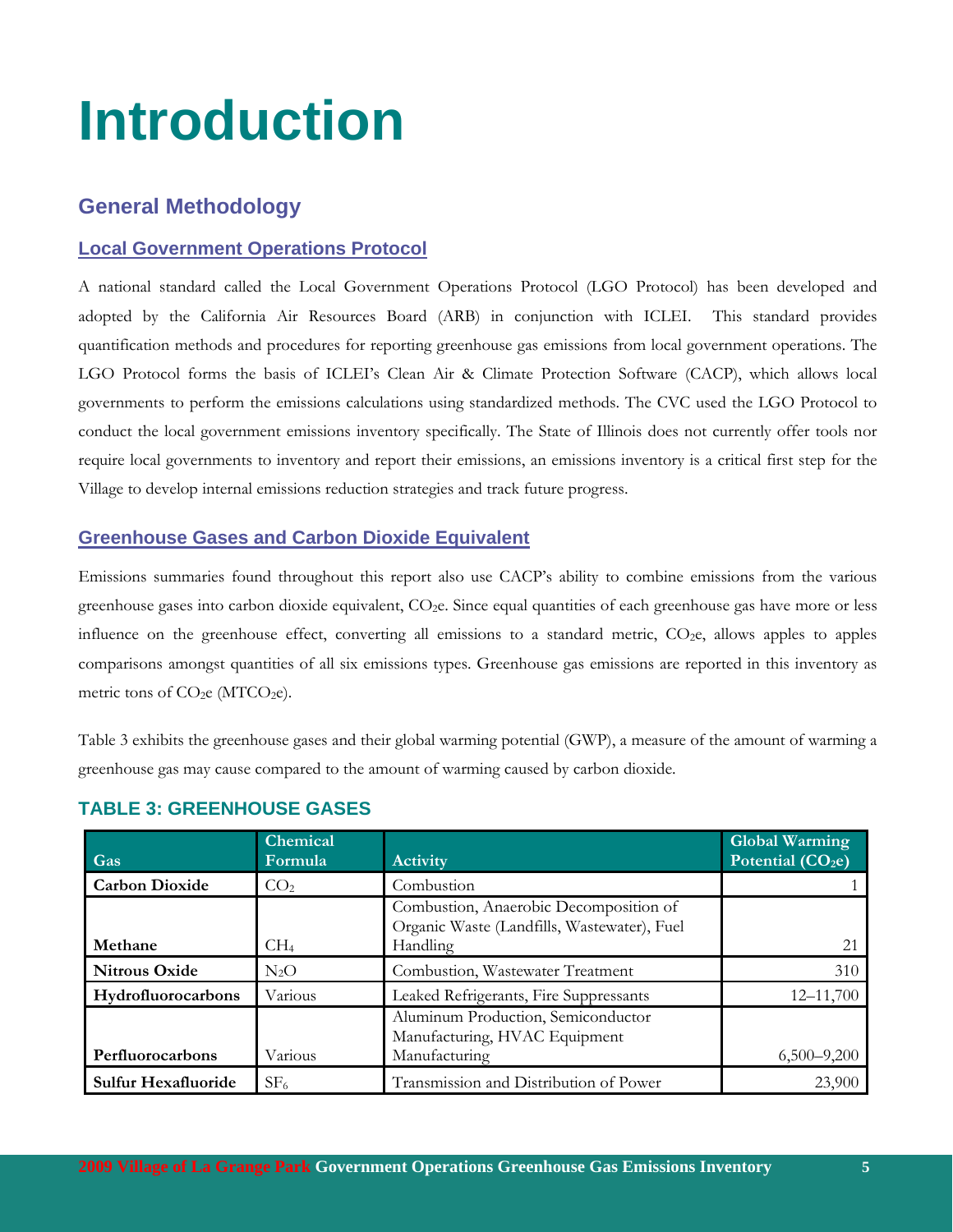#### **Calculating Emissions**

The CVC employed a calculation based methodology to assess emissions within the Village buildings tested. This approach is the most widely applied and provides a foundation from which cost effective and consistent comparisons may be developed and allows for standardized emissions metrics across a broad spectrum of municipalities throughout the United States. Table 4 provides examples of common emissions calculations.

| APLE T. PAVIV EMIGOIOIQ VALVULATIONU     |   |                               |  |               |  |  |  |
|------------------------------------------|---|-------------------------------|--|---------------|--|--|--|
| <b>Activity Data</b>                     | X | <b>Emissions Factor</b>       |  | $=$ Emissions |  |  |  |
| Electricity Consumption (kilowatt hours) |   | CO <sub>2</sub> emitted/kWh   |  | $CO2$ emitted |  |  |  |
| Natural Gas Consumption (therms)         |   | CO <sub>2</sub> emitted/therm |  | $CO2$ emitted |  |  |  |
| Gasoline/Diesel Consumption (gallons)    |   | $CO2$ emitted /gallon         |  | $CO2$ emitted |  |  |  |

(tons)  $CH_4$  emitted/ton of waste  $CH_4$  emitted

#### **TABLE 4: BASIC EMISSIONS CALCULATIONS**

#### **Organizational Boundaries**

Waste Generated by Government Operations

The organizational boundary for the inventory determines which aspects of operations are included in the emissions inventory, and which are not. Under the LGO Protocol, two control approaches are used for reporting emissions: operational control or financial control. A local government has operational control over an operation if it has full authority to introduce and implement policies that impact the operation. A local government has financial control if the operation is fully consolidated in financial accounts. If a local government has joint control over an operation, the contractual agreement will have to be examined to see who has authority over operating policies and implementation, and thus the responsibility to report emissions under operational control.

LGO Protocol strongly encourages local governments to utilize operational control as the organization boundary for a government operations emissions inventory. Operational control is believed to most accurately represent the emissions sources that local governments can most directly influence, and this boundary is consistent with other environmental and air quality reporting program requirements. The CVC adopted Operational Control in its assessment of emissions since it provides a means for the Village to assess and manage emissions from assets accountable to the Village. In this way operational changes instituted by the Village related to emissions reduction can be quantified.

#### **Types of Emissions**

As described in the LGO Protocol, emissions from each of the greenhouse gases can come in a number of forms:

**Stationary or mobile combustion:** These are emissions resulting from on-site combustion of fuels (natural gas, diesel, gasoline, etc.) to generate heat, electricity, or to power vehicles and mobile equipment.

**Purchased electricity:** These are emissions produced by the generation of power from utilities outside of the VLP.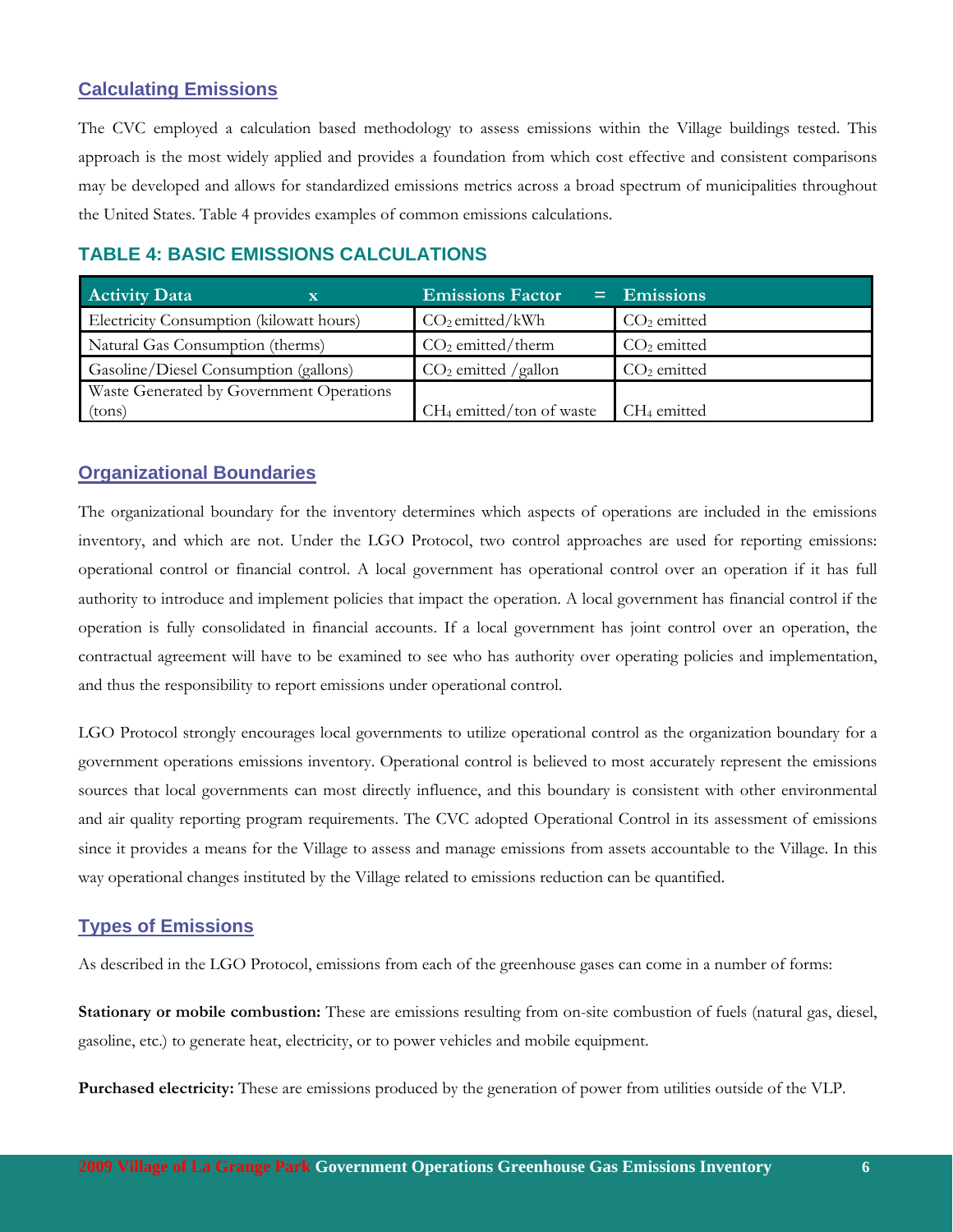**Fugitive emissions:** Emissions that result from the unintentional release of greenhouse gases into the atmosphere (e.g., leaked refrigerants, methane from waste decomposition, etc.).

**Process emissions:** Emissions from physical or chemical processing of a material (e.g., wastewater treatment).

#### **Exclusions**

The less significant emissions sources (up to 5 percent of total emissions) were not used in this inventory.

A common emission that is categorized as an information item is carbon dioxide emitted in the combustion of biogenic fuels. Local governments will often burn fuels that are of biogenic origin (wood, landfill gas, organic solid waste, biofuels, etc.) to generate power. Common sources of biogenic emissions are the combustion of landfill gas from landfills or biogas from wastewater treatment plants, as well as the incineration of organic municipal solid waste at incinerators.

Each inventoried sector may have additional emissions sources associated with them that were unaccounted for, such as solid waste generated by government operations and fuels consumed by vehicles during employee commuting that could not be estimated.

Also, local governments provide different services to their citizens, and the scale of the services (and thus the emissions) is highly dependent upon the size and purview of the local government. For these reasons, comparisons between local government totals should not be made without keen analysis of the basis for figures and the services provided.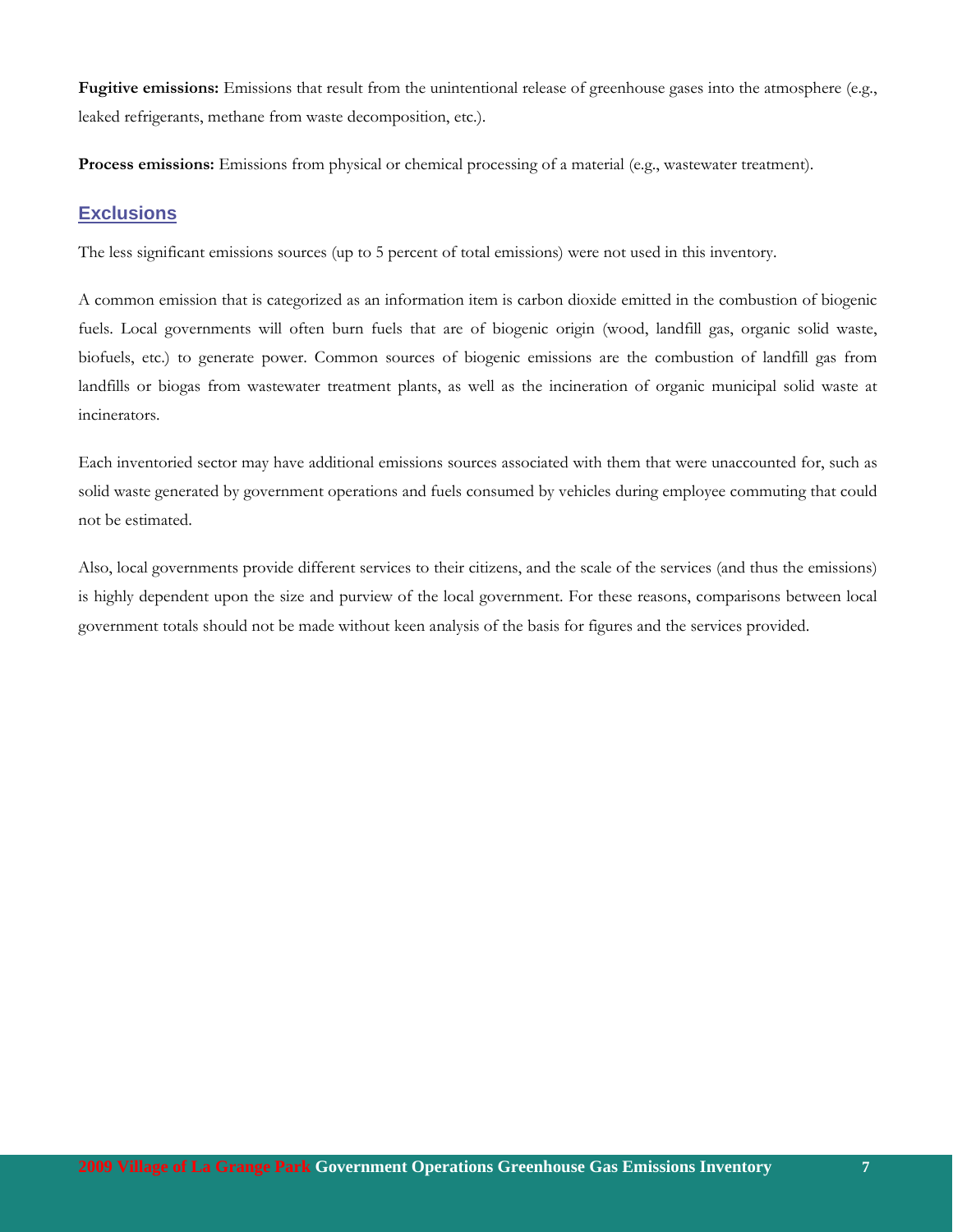#### **Inventory Results**

#### **Emissions Total**

In 2009, VLP's greenhouse gas emissions from government operations totaled 2461 metric tons of CO<sub>2</sub>e. This number represents an approximation of emissions, and is not intended to represent a complete picture of emissions from VLP's operations. This approximate number was calculated specifically to avoid double counting.

#### **Buildings and Other Facilities**

Facility operations contribute to greenhouse gas emissions in two major ways. First, facilities consume electricity and fuels such as natural gas. This consumption is associated with the majority of greenhouse gas emissions from facilities. In addition, fire suppression, air conditioning, and refrigeration equipment in buildings can emit hydrofluorocarbons (HFCs) and other greenhouse gases when these systems leak refrigerants or fire suppressants. Refrigerants and fire suppressants are very potent greenhouse gases, and have Global Warming Potential (GWP) of up to many thousand times that of  $CO_2$ . For example, HFC-134a, a very common refrigerant, has a GWP of 1300, or 1300 times that of  $CO_2$ . Therefore, even small amounts of leaked refrigerants can have a significant effect on greenhouse gas emissions.

Six facilities operated by VLP are included in this reporting category:

- 1) 447 N Catherine (Village Hall, Fire Station, and Police Department)
- 2) 1010 E. 31st Street (Fire Station)
- 3) 3147 Prairie Avenue (Underground Vault for Water Distribution)
- 4) 1600 Barnsdale (Lift Station for the sewer[well])
- 5) 1400 Scotdale (Lift Station for the sewer [well])
- 6) Police Surveillance Unit

VLP also operates 937-939 Barnsdale (Public Works Facility/Office/Garage/ Water Tank Intake Buildings [a/k/a Pump House/Reservoir, Lift Stations]). This building is categorized as a water delivery facility and is included in the Water Delivery Facilities section.

#### **TABLE 5: SOURCES OF GHG FROM FACILITIES**

| <b>Facility</b>       | CO <sub>2e</sub><br><b>Emissions</b><br>from<br><b>Natural Gas</b> | % of Sector<br><b>Emissions</b><br><b>Natural Gas</b> | CO <sub>2e</sub><br><b>Emissions</b><br>from<br><b>Electricity</b> | % of Sector<br><b>Emissions</b><br><b>Electricity</b> | <b>Total</b><br>CO <sub>2e</sub><br><b>Emissions</b> | Total %<br><b>Sector</b><br><b>Emissions</b> |
|-----------------------|--------------------------------------------------------------------|-------------------------------------------------------|--------------------------------------------------------------------|-------------------------------------------------------|------------------------------------------------------|----------------------------------------------|
| 447 N. Catherine      | 973                                                                | 62%                                                   | 268                                                                | 17%                                                   | 1241                                                 | 79%                                          |
| 1010 E. $31st$ Street | 300                                                                | 19%                                                   | 11                                                                 | .7%                                                   | 311                                                  | 20%                                          |
| 1400 Scotdale         | 0                                                                  | $0\%$                                                 | 5                                                                  | .3%                                                   | 5                                                    | .3%                                          |
| 1600 Barnsdale        | 0                                                                  | $0\%$                                                 | 5                                                                  | .3%                                                   | 5                                                    | .3%                                          |
| 3147 Prairie          | 0                                                                  | $0\%$                                                 | 2                                                                  | .2%                                                   | 2                                                    | .2%                                          |
| Surveillance Unit     | $\Omega$                                                           | 0%                                                    | 3                                                                  | .2%                                                   | 3                                                    | .2%                                          |
| <b>Totals</b>         | 1273                                                               | 81%                                                   | 294                                                                | 19%                                                   | 1567                                                 | 100%                                         |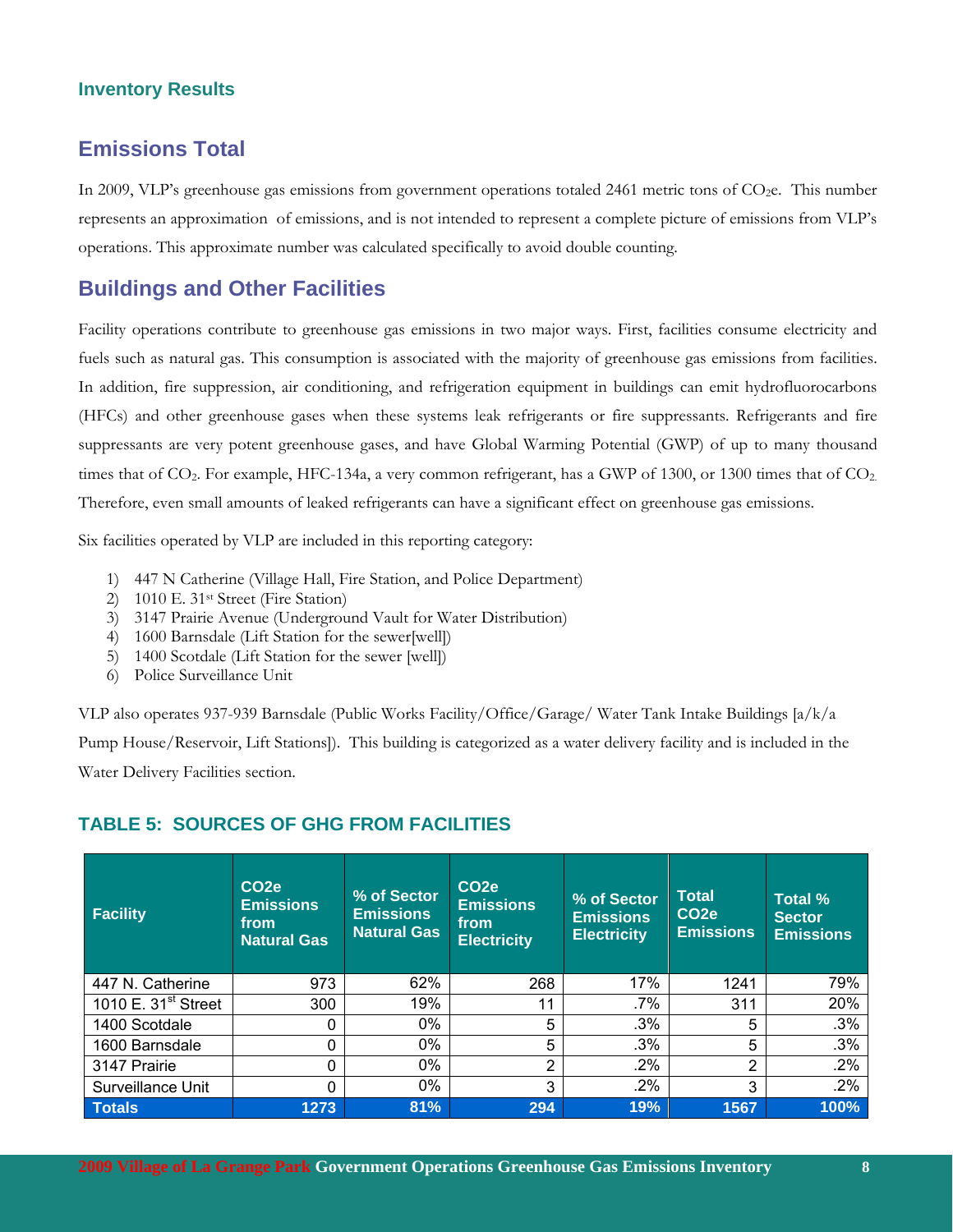#### **TABLE 6: EMISSIONS FROM FACILITIES BY SOURCE**

| <b>Facility</b>                 | % of VLP<br><b>Emissions</b><br><b>Natural Gas</b> | % of VLP<br><b>Emissions</b><br><b>Electricity</b> | <b>Total % VLP</b><br><b>Emissions</b> |  |
|---------------------------------|----------------------------------------------------|----------------------------------------------------|----------------------------------------|--|
| 447 N. Catherine                | 39.6%                                              | 10.9%                                              | 50.5%                                  |  |
| 1010 E. 31 <sup>st</sup> Street | 12.2%                                              | $.5\%$                                             | 12.7%                                  |  |
| 1400 Scotdale                   | 0%                                                 | .2%                                                | .2%                                    |  |
| 1600 Barnsdale                  | 0%                                                 | $.2\%$                                             | .2%                                    |  |
| 3147 Prairie                    | 0%                                                 | .1%                                                | .1%                                    |  |
| Surveillance Unit               | 0%                                                 | .1%                                                | .1%                                    |  |
| <b>Totals</b>                   | 51.8%                                              | 12%                                                | 63.8%                                  |  |

## **Streetlights, Traffic Signals, and Other Public Lighting**

Like most local governments, VLP operates a range of public lighting. VLP has 270 unmetered highway lights and 4 metered street lights. The majority of emissions associated with the operation of this infrastructure are due to electricity consumption. Data relating to electricity consumption for public lighting was obtained from ComEd.

#### **TABLE 7: EMISSIONS FROM PUBLIC LIGHTING**

| <b>Highway Lights</b><br><b>Subsector</b> | <b>Electricity Use</b><br>(kWh) | metric tons CO <sub>2</sub> e | % of VLP<br><b>Emissions</b> |
|-------------------------------------------|---------------------------------|-------------------------------|------------------------------|
| Streetlights - Metered                    | 66,695                          | 47                            | 1.9%                         |
| Streetlights - Unmetered                  | 337,719                         | 237                           | 9.6%                         |
| <b>Totals</b>                             | 404,414                         | 284                           | 11.5%                        |

### **Water Delivery Facilities**

This sector includes emissions from equipment used for the distribution or transport of water, including drinking water, sprinkler systems and irrigation. VLP operates a range of water transport equipment, including 937-939 Barnsdale (Public Works Facility/Office/Garage/Water Tank Intake Buildings [a/k/a Pump House/ Reservoir, Lift Stations]).

#### **TABLE 8: EMISSIONS GENERATED BY WATER DELIVERY FACILITIES**

| <b>Facility</b>   | metric tons CO2e | % of VLP<br><b>Emissions</b> | <b>Electricity</b><br>Use (kWh) | $Cost ($\)$ |
|-------------------|------------------|------------------------------|---------------------------------|-------------|
| 937-939 Barnsdale | 280              |                              | 11.4% 399,232.77                | \$41.457    |
| <b>Totals</b>     | 280              |                              | 11.4% 399,232.77                | \$41,457    |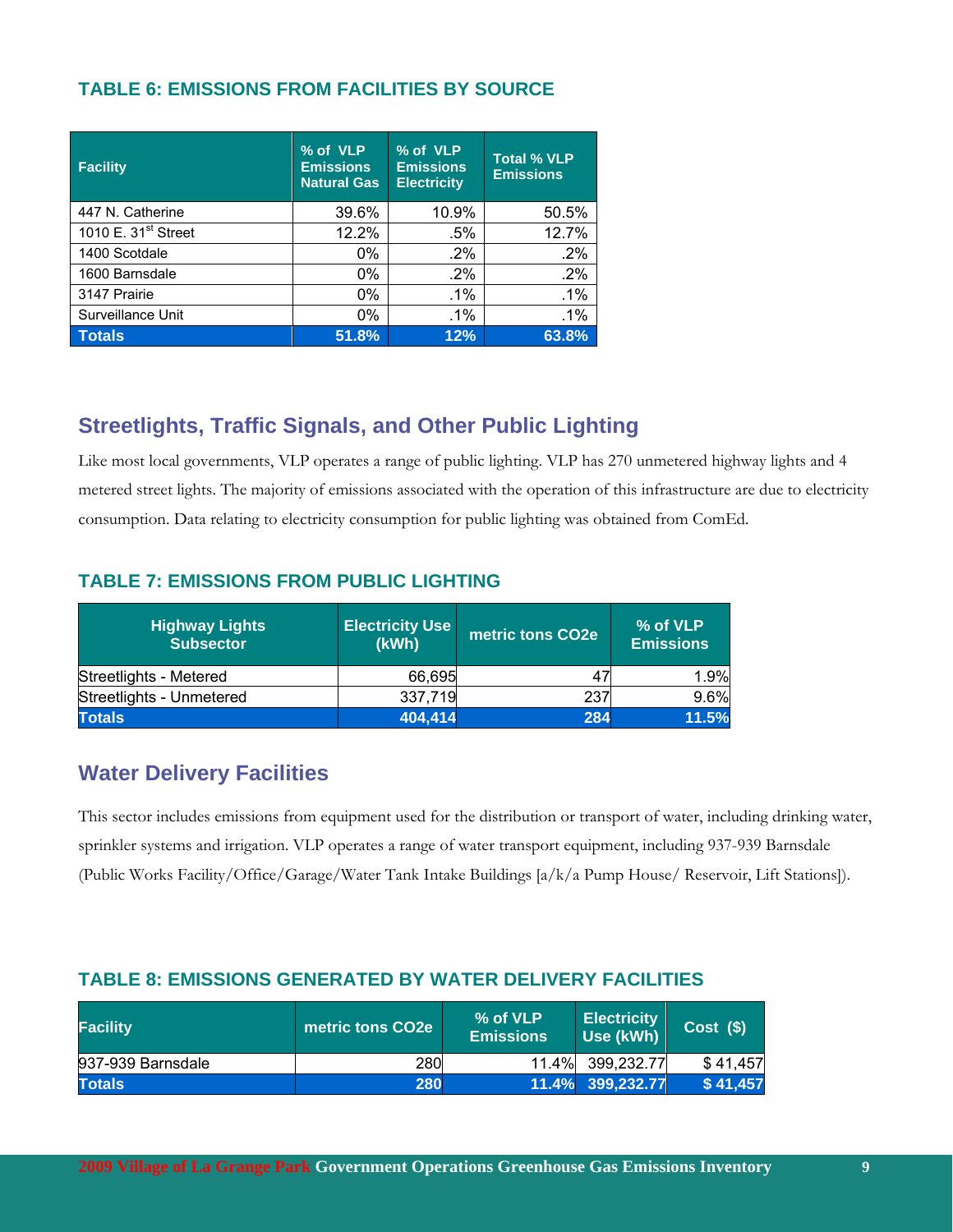## **Vehicle Fleet and Mobile Equipment**

The vehicles and mobile equipment used in VLP's daily operations, burn gasoline, diesel, and other fuels, which results in greenhouse gas emissions. In addition, vehicles with air conditioning or refrigeration equipment use refrigerants that can leak from the vehicle.

In 2009, VLP operated a vehicle fleet with:

| #  | Type                     | # | Type                |
|----|--------------------------|---|---------------------|
| 15 | Passenger Cars           |   | Fire Ladder Truck   |
| 4  | <b>SUVs</b>              |   | <b>Pumper Truck</b> |
|    | Van                      | 2 | Ambulances          |
|    | <b>Light Duty Trucks</b> |   | Fire Truck (Pumper) |
| 8  | <b>Heavy Trucks</b>      |   | Pumper              |
|    | <b>Street Sweeper</b>    |   |                     |

VLP's vehicle fleet performed a number of essential services, from emergency responses, police patrol, street

maintenance and tree trimming.

#### **TABLE 9: LGO PROTOCOL REPORT - VEHICLE FLEET EMISSIONS BY EMISSION TYPE**

| <b>Department</b>   | <b>Gasoline</b><br><b>Consumption</b><br>(gal) | <b>Off Road</b><br><b>Diesel</b><br><b>Consumption</b><br>(gal) | <b>Biodiesel</b><br><b>Consumption</b><br>(gal) | <b>Diesel</b><br><b>Consumption</b><br>(gal) | metric<br>tons CO <sub>2</sub> e<br>(combined) | % of VLP<br><b>Emissions</b> | <b>Cost</b><br>(combined) |
|---------------------|------------------------------------------------|-----------------------------------------------------------------|-------------------------------------------------|----------------------------------------------|------------------------------------------------|------------------------------|---------------------------|
| Police              | 16,092                                         |                                                                 |                                                 |                                              | 145                                            | 5.9%                         | \$39,680                  |
| Fire                | ,505                                           |                                                                 | 84.498                                          | 4140.402                                     | 56                                             | 2.2%                         | \$15,793                  |
| <b>Public Works</b> | 2,852                                          |                                                                 | 197.162                                         | 9660.938                                     | 125                                            | 5.1%                         | \$35,370                  |
| <b>Building</b>     | 82                                             |                                                                 |                                                 |                                              |                                                | 0%                           | \$210                     |
| Administration      | 51                                             |                                                                 |                                                 |                                              | 0                                              | 0%                           | \$132                     |
| Misc:               |                                                | 357                                                             |                                                 |                                              | 4                                              | $.1\%$                       | \$1002.51                 |
| 447 Catherine       |                                                |                                                                 |                                                 |                                              |                                                |                              |                           |
| <b>Totals</b>       | 20,582                                         | 357                                                             | 281.66                                          | 13801.34                                     | 330                                            | 13.4%                        | \$92,187.39               |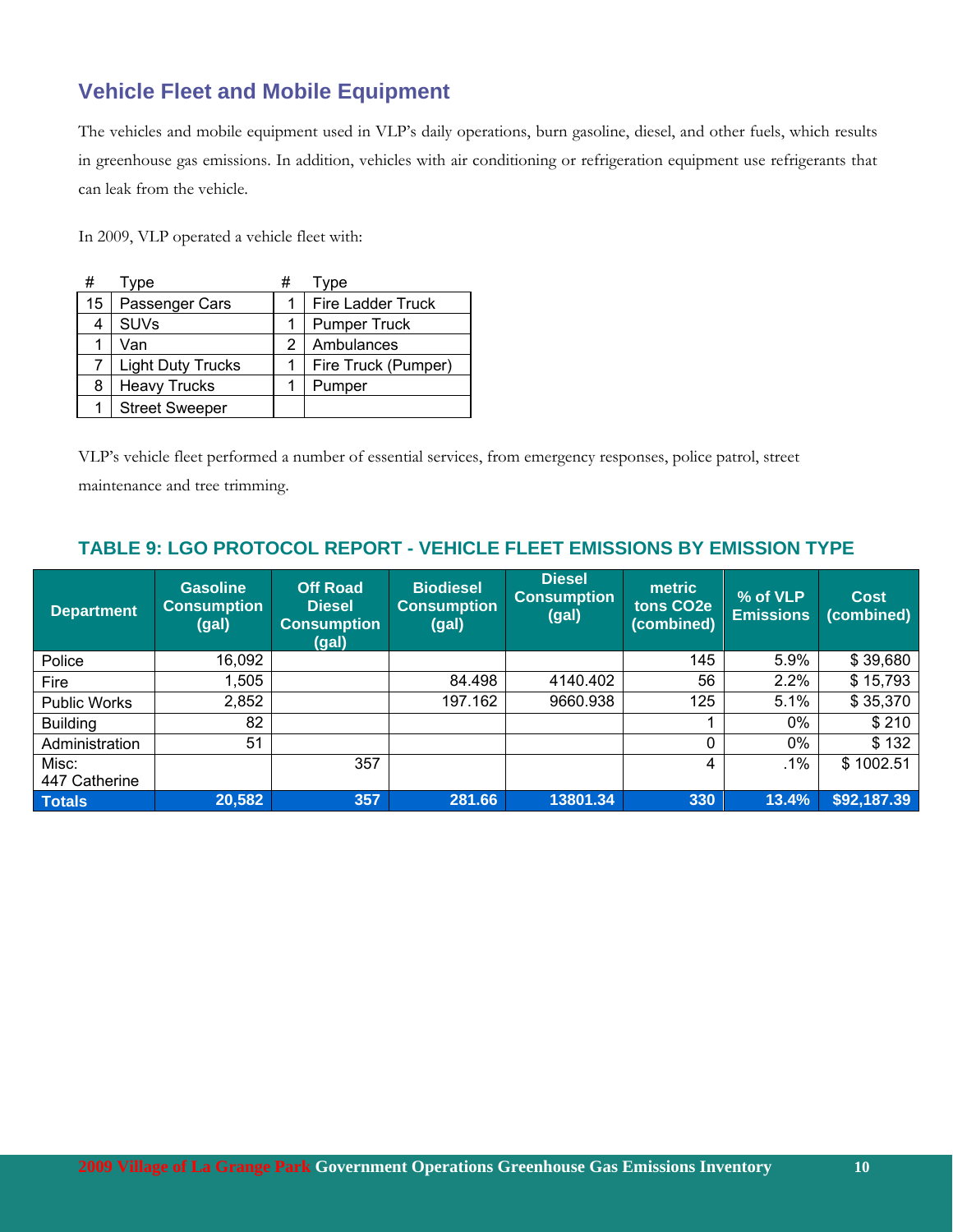# **Next Steps**

## **ICLEI's Five Milestone Process**

While VLP has already begun to reduce greenhouse gas emissions through its actions, this inventory represents the first step in a systematic approach to reducing VLP's emissions. This system, developed by ICLEI, is called the Five Milestones for Climate Mitigation. This Five Milestone process involves the following steps:

**Milestone One:** Conduct a baseline emissions inventory and forecast **Milestone Two:** Adopt an emissions reduction target for the forecast year **Milestone Three:** Develop a local climate action plan **Milestone Four:** Implement the climate action plan **Milestone Five:** Monitor progress and report results

#### **ICLEI's Five Milestones for Climate Mitigation**



ICLEI staff is available to local governments who are members and should be contacted to discuss the full range of resources available at each stage of the Milestone process. The following sections provide a glimpse at next steps and help capture the lessons learned in conducting this inventory.

## **Setting Emissions Reduction Targets**

This inventory provides an emissions baseline that can be used to inform Milestone Two of ICLEI's Five-Milestone process—setting emissions reduction targets for VLP's municipal operations. The greenhouse gas emissions reduction target is a goal to reduce emissions to a certain percentage below base year levels by a chosen planning horizon year. A target provides an objective toward which to strive and against which to measure progress.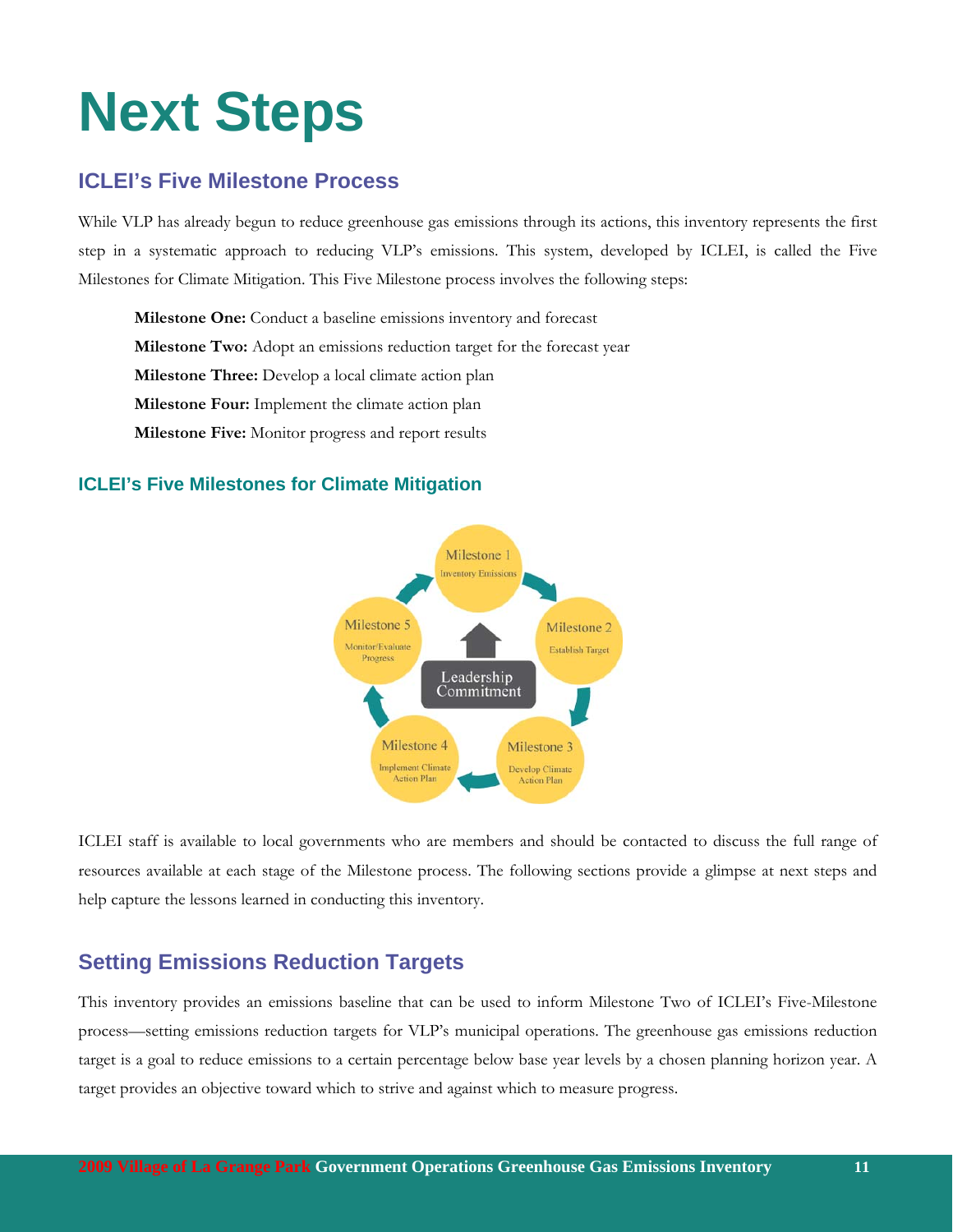In selecting a target, it is important to strike a balance between scientific necessity, ambition, and what is realistically achievable. VLP should give itself enough time to implement chosen emissions reduction measures—noting that the farther out the target year is, the more VLP should pledge to reduce. ICLEI recommends that regardless of the chosen long-term emissions reduction target (e.g., 15-year, 40-year), VLP should establish linear interim targets for every two- to three-year period. Near-term targets facilitate additional support and accountability, and linear goals help to ensure continued momentum around local climate protection efforts. To monitor the effectiveness of its programs, VLP should plan to re-inventory its emissions on a regular basis; many municipalites are electing to perform annual inventories. ICLEI recommends conducting an emissions inventory every three to five years.

#### **The Long-Term Goal**

ICLEI recommends that near-term climate work should be guided by the long-term goal of reducing its emissions by 80 percent to 95 percent from the 2005 baseline level by the year 2050. By referencing a long-term goal that is in accordance with current scientific understanding, VLP can demonstrate that it intends to do its part towards addressing greenhouse gas emissions from its internal operations.

It is important to keep in mind that it will be next to impossible for local governments to reduce emissions by 80 to 95 percent without the assistance of state and federal policy changes that create new incentives and new sources of funding for emissions reduction projects and programs. However, in the next 15 years, there is much that local governments can do to reduce emissions independently. Additionally, cost saving projects can be undertaken now. There is no need to delay increasing the quality of local government service and operations, while reducing taxpayer costs.

#### **Village of La Grange Park Targets and Guidance**

An integral component of the Village of La Grange Park climate protection approach should be the creation of three core emissions reduction targets at the community level: near-, mid- and long term. While these targets are specific to the community-scale, they can be used to inform emissions targets for government operations as well.

#### **Departmental Targets**

If possible, ICLEI recommends that VLP consider department-specific targets for each of the departments that generate emissions within its operations. This allows VLP staff to do a more in-depth analysis of what is achievable in each sector in the near, mid and long-term, and also provides encourages department leaders to consider their department's impact on the climate and institute a climate-conscious culture within their operations.

#### **Creating an Emissions Reduction Strategy**

This inventory identifies the major sources of emissions from VLP's operations and, therefore, where policymakers will need to target emissions reductions activities if they are to make significant progress toward adopted targets. For example, since Buildings and Facilities was a major source of emissions from VLP's operations, it is possible that VLP